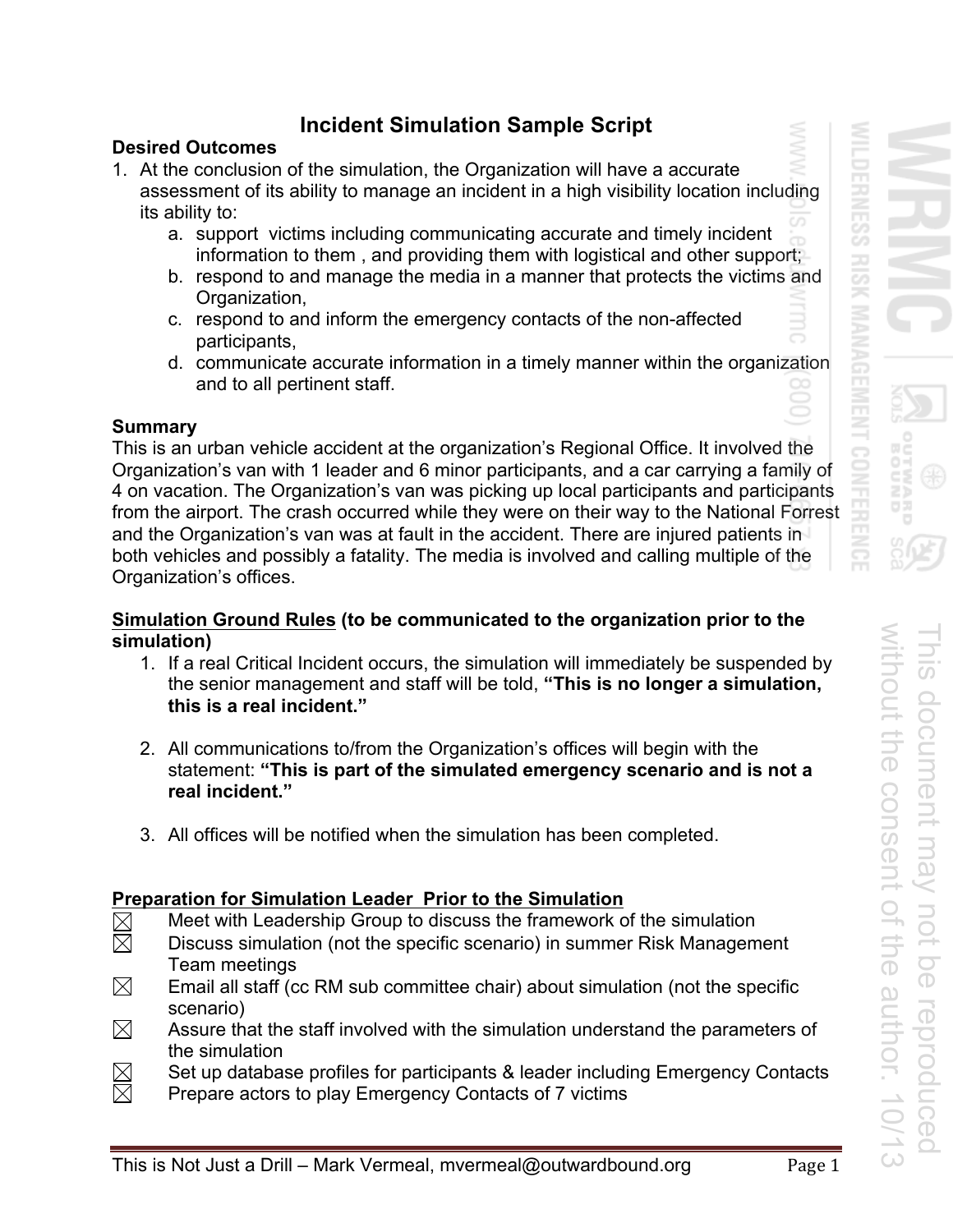- $\boxtimes$  Prepare debrief format and questions<br> $\boxtimes$  Arrange for lunch after the simulation
- $\boxtimes$  Arrange for lunch after the simulation<br> $\boxtimes$  Arrange and brief for actors
- Arrange and brief for actors

## **9:00 Incident Simulation Begins**

A call comes into the Regional Office from the upset parent of a participant. The parent frantically tells the person who answers the phone that their 15 y/o daughter just called from her cell phone to tell him that about 15 - 20 minutes ago, the van carrying their group from the airport to the National Forrest was just in a bad accident at a busy intersection.

## **Parent #1 says to the staff member:**

**"This is part of the simulated emergency scenario and is not a real incident"** 

- 1. This is **Ned Narlrsburg** (actor**: \_\_\_\_\_\_\_\_\_\_\_\_\_\_\_\_\_\_)**
- 2. My 15 Y/O daughter **Susan** is a on a trip with your Organization.
- 3. She just called to tell me that her van was in a serious accident.
- 4. My daughter is hurt and crying.
- 5. She said it was hard to get out of the van.
- 6. The leader was seriously injured and bleeding from her head.
- 7. She thinks all of the 6 participants are injured some maybe seriously.
- 8. He heard sirens on the call from his/her daughter, but doesn't know if anyone called an ambulance.
- 9. My sister lives in the City and she's on the way to the scene and will be there in a few minutes.

## **What should happen:**

*For each stage of the simulation, the Simulation Leader should have a check list of events that should happen and possibly questions that should be asked to manage the incident. This checklist should be based on the organization's Emergency Response Plan. NOTE: For the purposes of this presentation, not all of the actions that should happen have been listed.* 

 The program responder should immediately inform the senior most staff who should then speak with Mr. Narlsburg

- Senior staff are informed
- A Family Liaison is assigned to Mr.Narlsburg
	- An Incident Commander is appointed and Crisis Response Team informed
	- Emergency contact information for the participants and leader is collected

## **9:15 The Leader calls the Regional Office and says:**

**"This is part of the simulated emergency scenario and is not a real incident"** 

- 1. **Janet Johnson (actress: \_\_\_\_\_\_\_\_\_\_\_\_)** I was involved in a crash with the van at the intersection of State Street and Main Street.
- 2. I must have hit my head because I'm bleeding and don't remember what happened.

without the consent of the author. 10/13

without the consent of the author. 10/13

σR  $\Box$ 

**DERNESS** 

**RISK** 

This document may not be reproduced

document may not be reproduced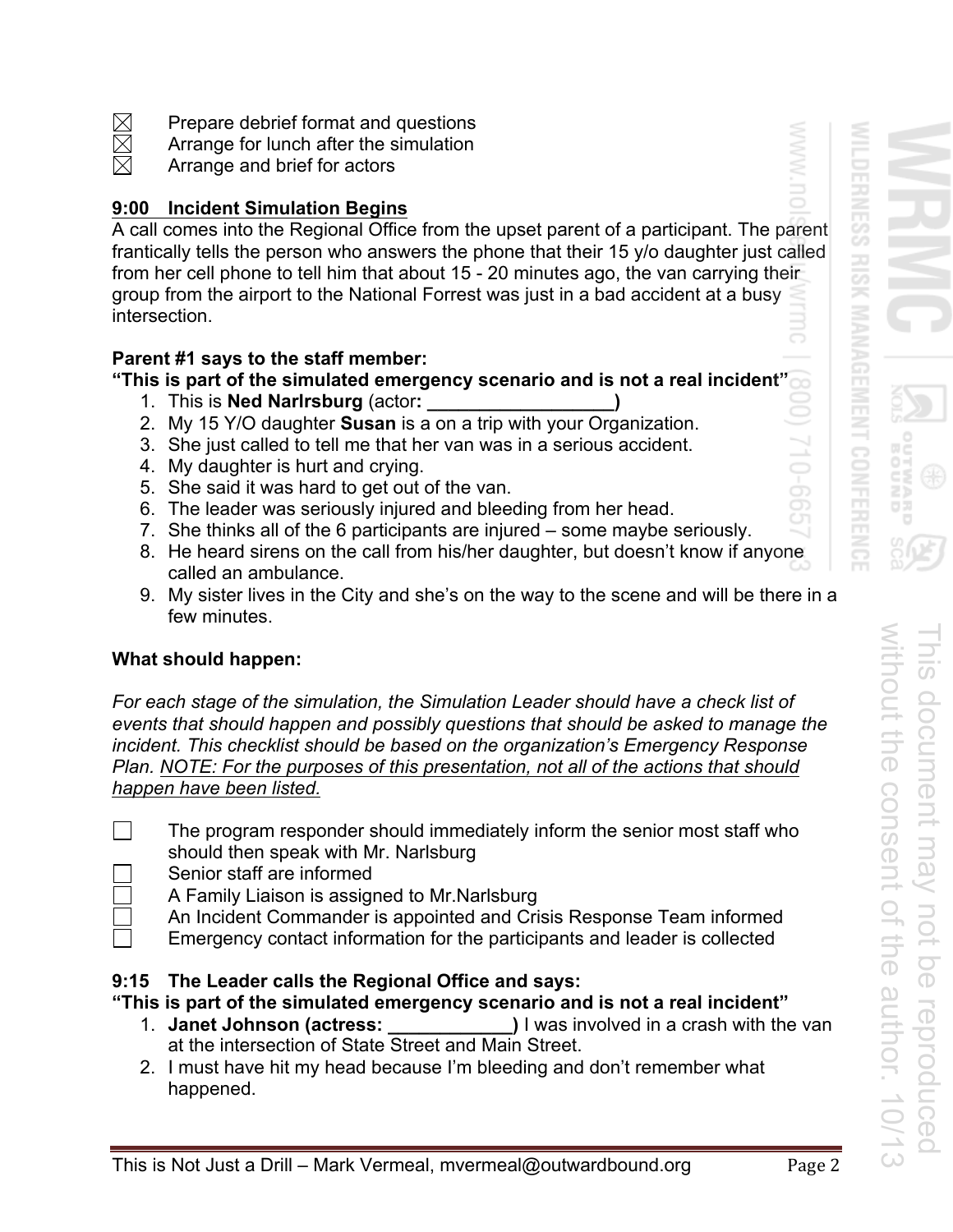- 3. They're saying it was my fault!
- 4. I tried to get everyone out of the van but I passed out.
- 5. I heard the EMT's say they are taking us to University Medical Ctr.
- 6. They're making me get off the phone.
- 7. I'm really sorry!

#### **9:25 Parent #1 calls the Regional Office again and says:**

#### **"This is part of the simulated emergency scenario and is not a real incident"**

- 1. This is **Ned Narlrsburg** (**actor: \_\_\_\_\_\_\_\_\_\_\_\_)**
- 2. My sister is at the scene and told me it looks bad.
- 3. My daughter told her that her back really hurts.
- 4. She said that it looks like someone was ejected from the van and is lying on the street.
- 5. They're using the Jaws of Life and trying to cut people out of the other car.
- 6. She said it looks like they're doing CPR on someone.
- 7. People are saying that your van was at fault.
- 8. The traffic is really bad today and the ambulances are having a hard time getting there.

### **What should happen:**

- $\Box$  Someone from office is sent to the scene. The Family Liaison remains in contact with Mr. Narlsburg and assists with logistics.
	- The Crisis Response Team at the Regional Office is convened.
	- All Regional Office staff are informed of the incident.
	- Incident Commander confirms incident details and that staff are being sent to the scene
- $\Box$  Preparations are made to call all victims' (participants and staff) emergency contacts

### **Note to Simulation Leader:** *Refer to Crisis Response Team Checklists for detailed lists of responsibilities*

#### **9:35 Parent #2 calls the Regional Office and says:**

# **"This is part of the simulated emergency scenario and is not a real incident"**

- 1. This is **Mrs. Lucinda Jones (actress: \_\_\_\_\_\_\_\_\_\_\_\_)**
- 2. I was watching the morning news and saw video from the scene of really bad accident.
- 3. I live in the City and my son is on one of your trips.
- 4. It looks like the Organization's logo on the side of the van.
- 5. I think I can see a blanket over a body.
- 6. The news is reporting that someone may have died.
- 7. I can't reach my son **Josh** on his phone.
- 8. Have you heard from the group?
- 9. Is this his group?

σR

**ERNES** 

co  $\frac{1}{\sqrt{2}}$ 

O.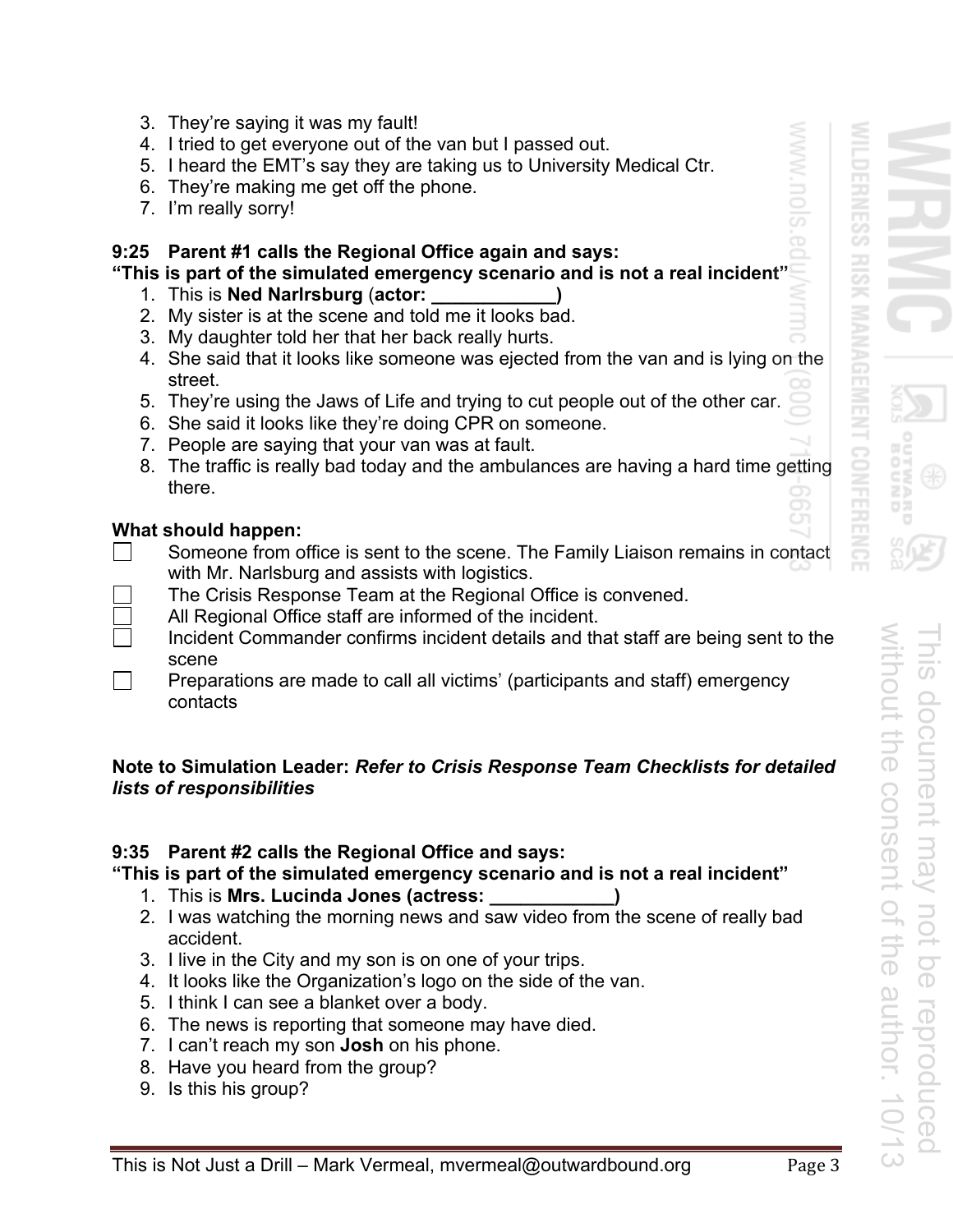|  | 10. Can you call me back when you hear from them? I'm worried. |
|--|----------------------------------------------------------------|
|--|----------------------------------------------------------------|

# **What should happen:**

- Scripts for talking to parents of all groups in the field and talking with media should be in the process of being prepared
	- The senior most staff member should talk to Mrs. Jones.
- **By approximately 9:40**, the Regional Office should call HQ and say: **"This is part of the simulated emergency scenario and is not a real incident"**
- $\Box$  HQ should learn the following information
	- 1. The accident occurred at the intersection of State Street and Main Street.
	- 2. They were on their way to the National Forrest.
	- 3. The office was told by a parent that the News is reporting that someone may have died at the scene.
	- 4. Victims are being transported to Univ. Med. Ctr.
	- 5. The Leader is injured and being transported to the hospital with the participants
	- 6. The Organization's van may have been at fault but the police haven't released any details yet
- **Upon learning the above information, the HQ Crisis Response Team should be** assembled and regular communications should be established with the Regional **Office** 
	- Staff should be sent to the hospitals
	- Family Liaisons should make contact with families -- Note to Simulation Leader: Learn what is said to Emergency Contacts if families are contacted,
		- The Chair of the RM Sub-Committee is contacted
		- The Chair of the Board is contacted
	- Corporate Counsel is contacted

# **9:50 Reporter #1 calls the regional office and says:**

# **"This is part of the simulated emergency scenario and is not a real incident"**

- 1. Hi, I'm **Mary Shott (actress: Rachel Vermeal)** from the Post Gazette.
- 2. I received a report that one of your vans was involved in an accident downtown. Can you confirm this and tell me what happened?
- 3. There are reports of serious injuries at the scene. Can you confirm that?
- 4. A witness at the scene reported that the leader was trying to read a map and failed to stop. Can you confirm that?

The incident continues to unfold until complete. The simulation is followed by a debrief lead by the Simulation Leader.

**DERNESS** 

**RISK**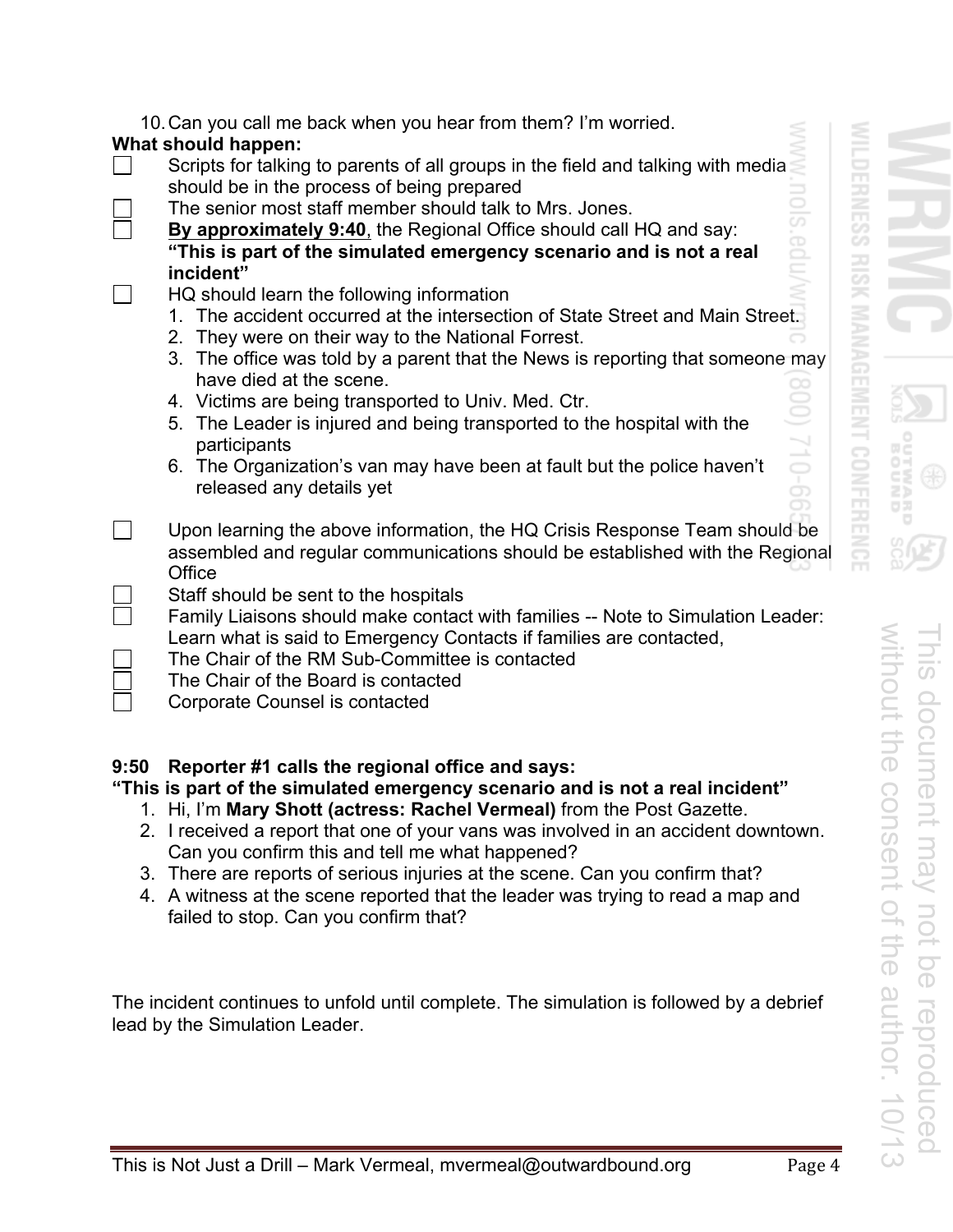# **Incident Speed Dating Examples**

## *Training Scenario: Inappropriate Relationship Between a Staff Member and an Underage Participant*

| When:  | July 4                                         |
|--------|------------------------------------------------|
| Who:   | 22-year-old Leader and 16-year-old participant |
| Where: | <b>Big Rock National Park</b>                  |

**What:** While on a trip to town, a 16-year-old male participant posted a message on Facebook about a sexual relationship between him and a female Leader. The story made its way to program staff and the member's family.

# **Incident Update – Given by Simulation Leader after the Crisis Response Team has managed the incident for 5-10 minutes.**

- Parents have contacted law enforcement who wants to begin interviews of the leaders and participants.
- Parents are accusing the leader of sexual assault.
- Parents have gotten media involved.
- Many alumni have seen this on social media.

# **Debrief questions:**

- 1. What resources are available to you to manage the incident?
- 2. What are the highest priority action steps (list 5) to manage the incident?
- 3. Is there anything about this incident that makes it unique?
- 4. What additional resources are necessary?
- 5. What problems/issues/questions do you anticipate?

**CHANES** 

co ES<br>S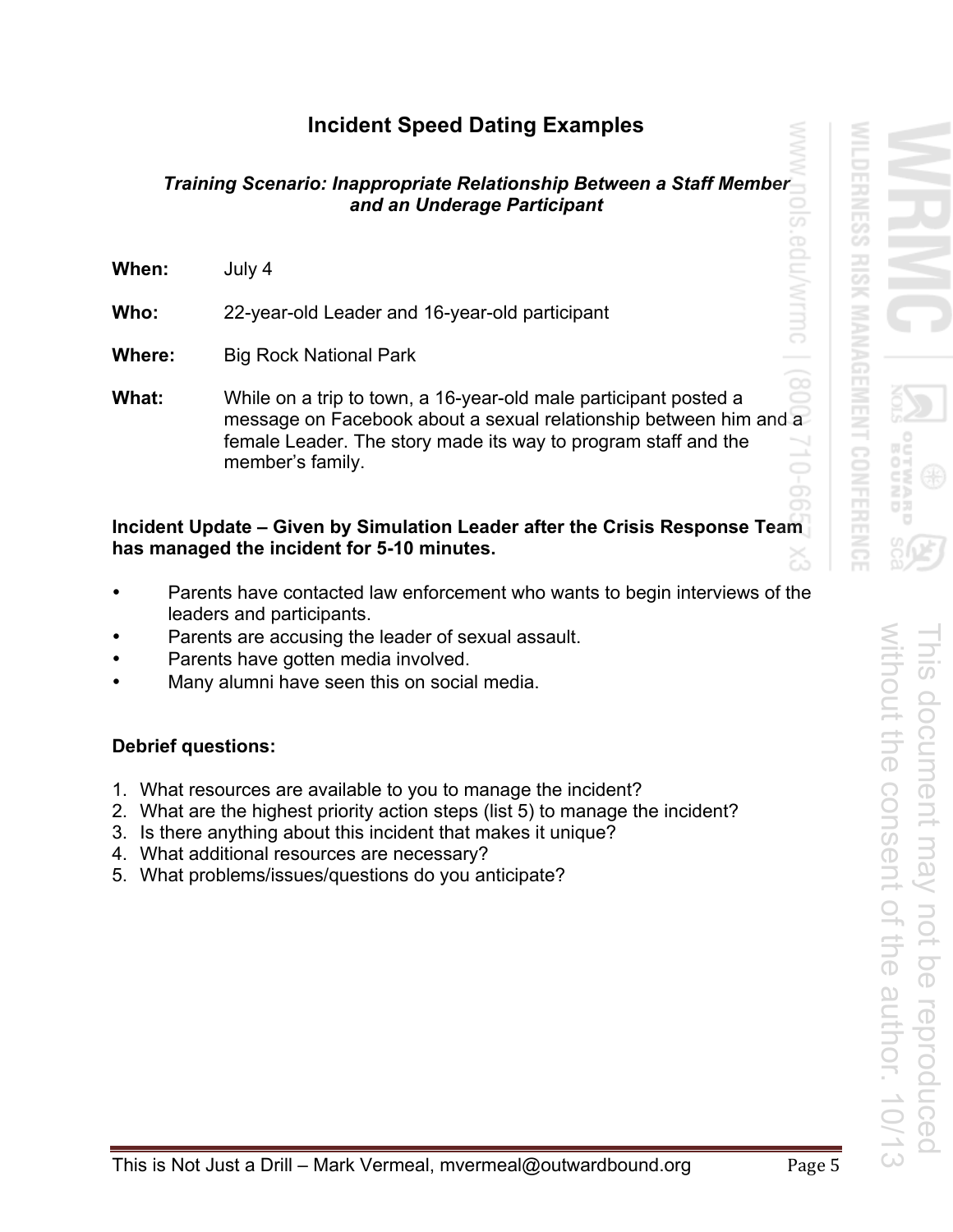# **Incident Speed Dating Examples**

# *Training Scenario: Suicide of a Participant*

**When:** July

**Who:** 16-year-old participant

- **Where:** Big Tree National Forest
- **What:** The leader called the base to report that a 16-year-old male crew member went out for a walk after dinner and did not return at the predetermined time. The leaders initially waited for about a half hour then did a brief, informal search. After looking for about an hour they contacted base. They were told to expand their search and if they did not find him within an hour, they should call back. The crew resumed the search at which time another participant found the missing person's body hanging in a tree.

### **Incident Update – Given by Simulation Leader after the Crisis Response Team has managed the incident for 5-10 minutes.**

- After the incident, members posted on social media that the victim had been depressed and the crew leaders ignored it.
- Parents have accused the leaders of missing key warning signs.
- Parents question the leaders' supervision of the group.

## **Debrief questions:**

- 1. What resources are available to you to manage the incident?
- 2. What are the highest priority action steps (list 5) to manage the incident?
- 3. Is there anything about this incident that makes it unique?
- 4. What additional resources are necessary?
- 5. What problems/issues/questions do you anticipate?

ロス Ū

**EFAIRES** 

co ES<br>S

Gdu/Wrmc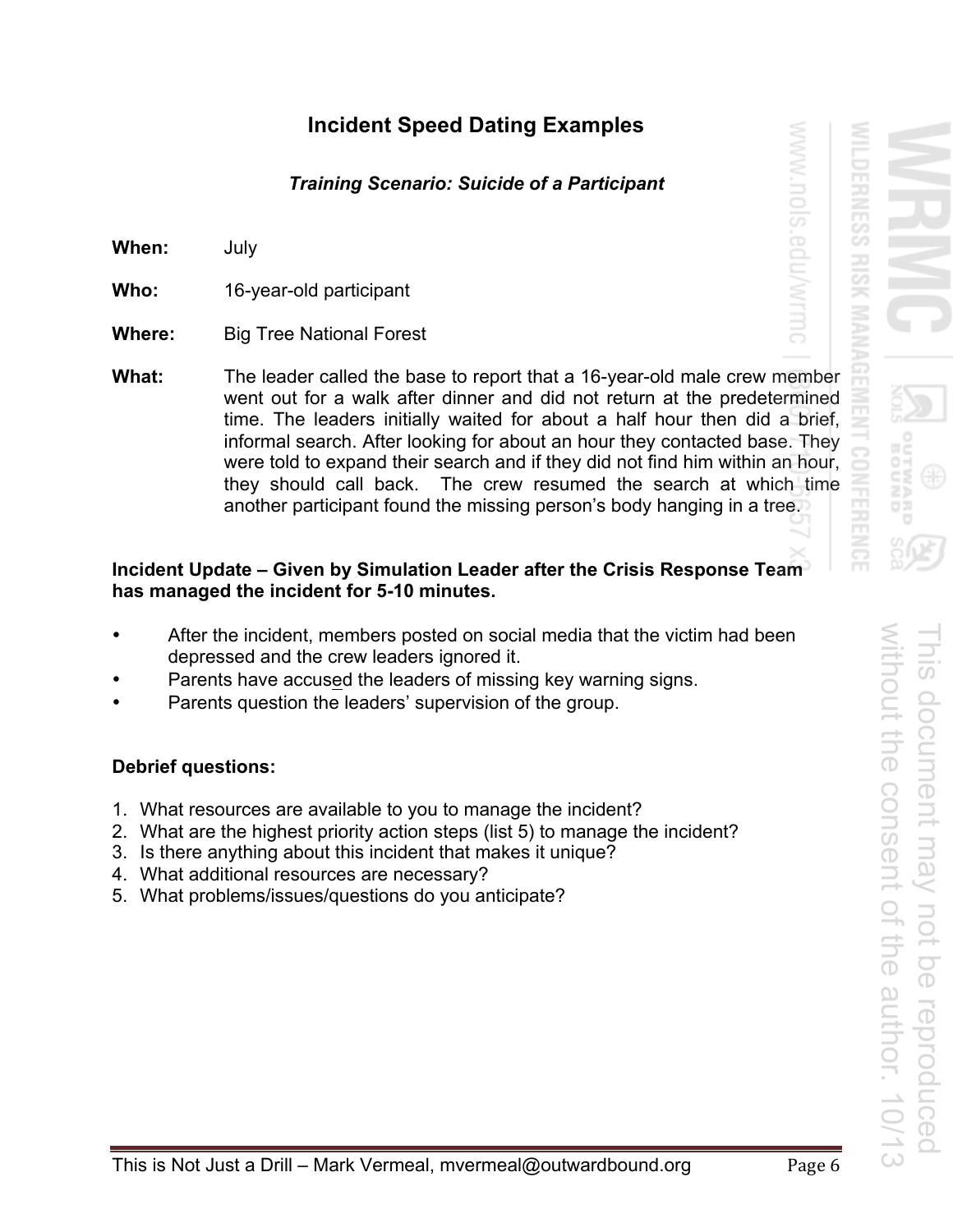# **Small Group Work – Design an Incident Simulation**

- 1. Identify the Desired Outcomes of an Incident Simulation. Ask yourself:
	- a. What does your organization need to learn about its crisis response capabilities?
	- b. What does it need to test?
	- c. What does it need to practice?
	- d. Are there specific concerns that need to be highlighted?

#### Desired Outcomes

a. b.

c.

- 2. Identify 2-3 plausible critical incidents that could achieve the desired outcomes. a.
	- b.

c.

3. Identify the appropriate simulation model

## 4. Begin to design your simulation.

- a. Write a summary of the incident
- b. When will it occur?
- c. Where will it occur?
- d. How long will it last?
- e. How will information from the field be relayed to the office?
- f. Will you use actors?
- g. How will the incident be "managed?"
- h. Will the management of the incident be open for all to see?
- i. Will the local authorities be involved?
- j. Will the organization be alerted that an incident simulation is occurring?
- k. What ground rules will be set for communicating incident information?
- l. Where and when will the debrief occur?
- m. Write debrief questions.

σR

**DERNES** 

co ES<br>S

j<br>Vud

**MITTIC** 

SO

 $10-66$